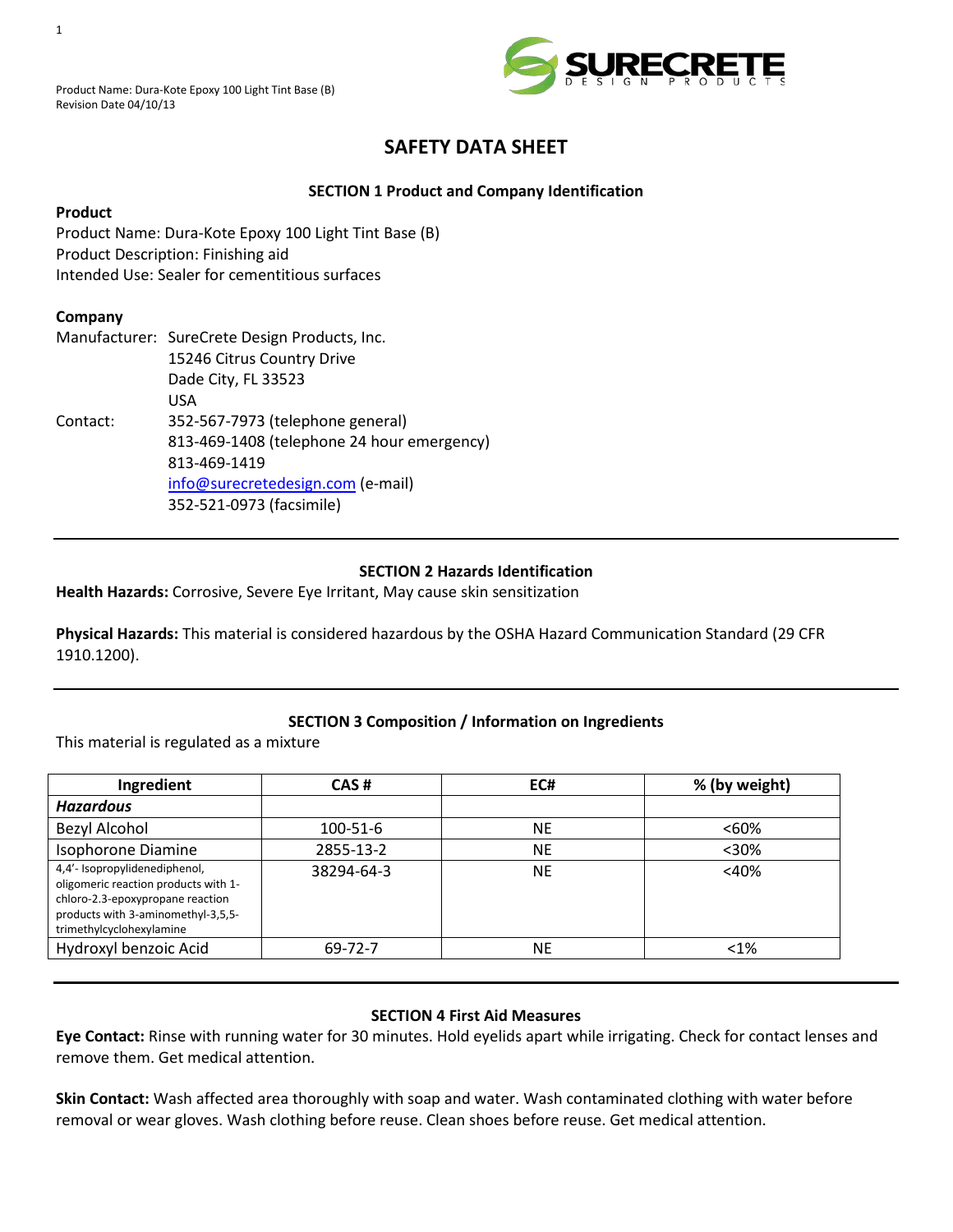Product Name: Dura-Kote Epoxy 100 Light Tint Base (B) Revision Date 04/10/13



**Inhalation:** Move to fresh air. Administer artificial respiration if not breathing. If breathing is difficult, give oxygen. Remove, loosen tight fitting tie, belt, or other clothing. Get medical attention.

**Ingestion:** Get medical attention immediately. Do not induce vomiting.

#### **SECTION 5 Fire Fighting Measures**

**Extinguishing Media:** Alcohol resistant foam, CO<sub>2</sub>, Dry chemical, water fog, water, dry powder, dry sand

**Special Fire Fighting Equipment**: Full protective equipment, including self-contained breathing apparatus required.

**Special exposure hazard**: toxic fumes liberated in fire conditions include nitric acid, ammonia, and other oxides of nitrogen.

#### **SECTION 6 Accidental Release Measures**

**Personal precautions:** Evacuate personnel to safe areas. Wear protective clothing; do not touch or walk through spilled material. Avoid contact with skin. Avoid breathing vapors. Wear appropriate respirator when ventilation is inadequate.

**Environmental precautions:** Prevent entry into waterways, soil, drains, and sewers.

**Methods for clean-up:** Absorb spill onto sand, vermiculite, or any other inert material. Scoop into containers for later appropriate disposal.

#### **SECTION 7 Handling and Storage**

**Handling:** Avoid contact with eyes, skin, and clothing. Avoid handling of vapor or mist. Do not permit eating, drinking near material. Keep in original container that remains tightly closed when not in use. Do not reuse container.

**Storage:** Keep containers tightly closed, in well ventilated place in temperatures between 0° - 50°C (32° - 125°F). This product must not come in contact with copper or copper alloys.

| <b>Exposure limits: Benzyl Alcohol</b> |  |  |
|----------------------------------------|--|--|
|                                        |  |  |

# **SECTION 8 Exposure Control / Personal Protection**

 $10$  ppm  $44$ mg/m (TWA) WEEL

**Enigeneering measures:** Use only with adequate ventilation. Use local exhaust ventilation or other engineering controls to keep worker exposure within acceptable levels as required.

**Hygiene Measures:** Observe good industrial hygienic practices. Frequently launder or discard proactive clothing, equipment.

**Repiratory:** Wear suitable NIOSH approved respirator when ventilation is inadequate. When spraying and/or in confined areas, a positive pressure air supplied respirator is mandatory.

**Hand protection***:* Chemically compatible gloves

**Eye protection***:* Safety glasses with side shields or chemical goggles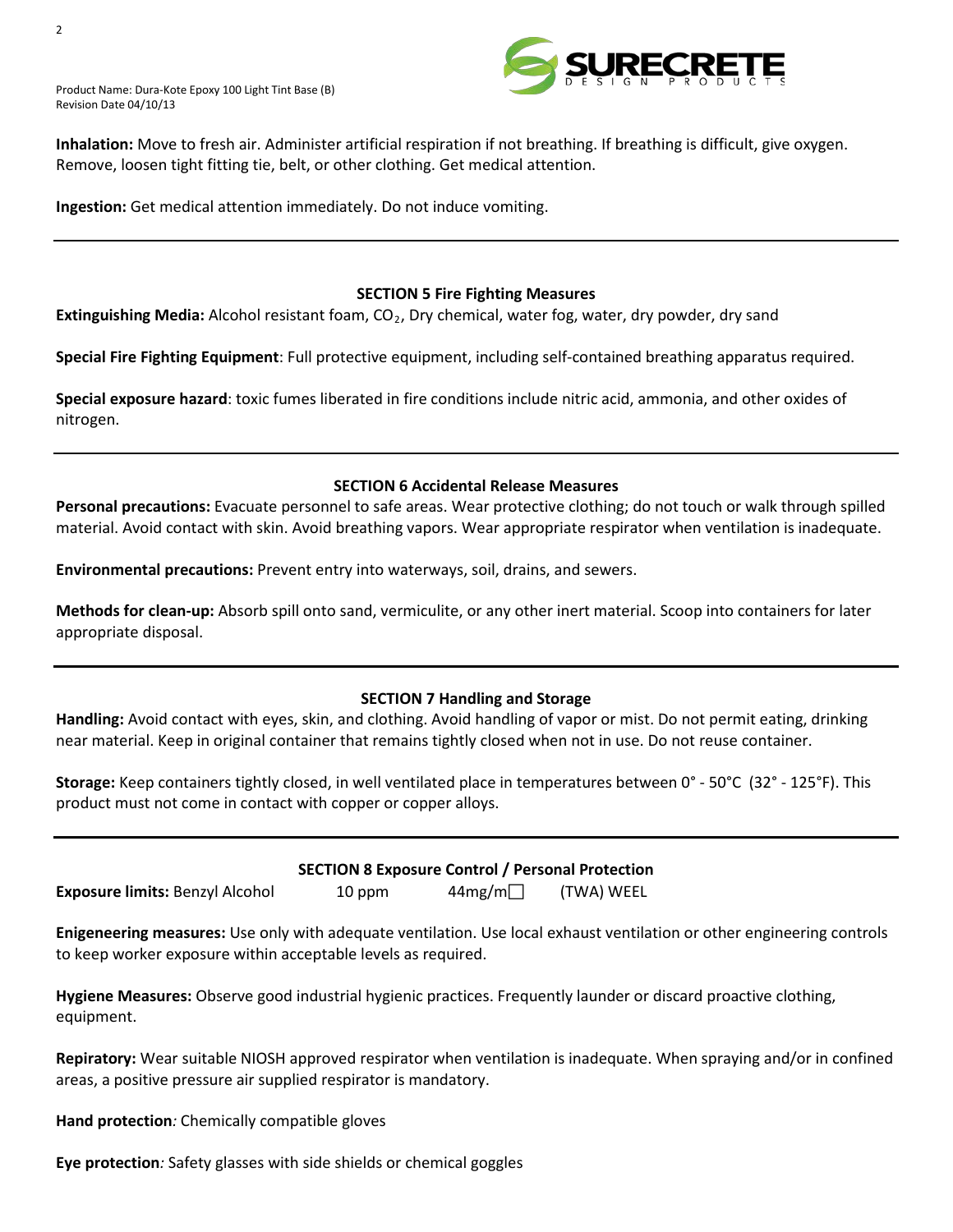

## **Skin protection***:* Minimize skin contact with appropriate long-sleeved clothing

**Environmental exposure controls:** Emissions from work process equipment should be checked against requirements of appropriate environmental protection legislation. In some cases alteration to work process equipment may be necessary to reduce emissions to acceptable levels.

# **SECTION 9 Physical and Chemical Properties**

**General** Physical state: liquid Color: pale straw pH: alkaline

#### **Safety Data**

Flash point: 96°C / 205°F Boiling point: 400°F / 205°C Auto Ignition: 435°C (based on benzyl alcohol) Vapor pressure (mm Hg.): <1 mmHg @ 25°C Density: 8.3 pounds per gallon @ 25°C

# **SECTION 10 Stability and Reactivity**

Hazardous polymerization is very unlikely to occur. Extreme heat, fire wil produce noxious gases such as CO, CO<sub>2</sub>, NO<sub>x</sub>, amines, ammonias, and others. Avoid oxidizing agents and isocyanates and polyurethanes, as they will cause exothermic polymerization.

#### **SECTION 11 Toxicological Information**

| Acute oral        |      |                     | LD50 Rat .2000 mg/kg    |
|-------------------|------|---------------------|-------------------------|
| Acute inhalation  | LD50 | Rat                 | .4 mg/l 4 hr. (OECD)    |
| Acute dermal      |      |                     | LD 50 Rabbit .200 mg/kg |
| Dermal irritation |      |                     | Rabbit corrosive        |
| Eye irritation    |      | severely irritating |                         |
| Sensitization     |      |                     | Rabbit strong potential |
| Mutagenicity      |      |                     | Ames in vitro NEGATIVE  |
|                   |      |                     |                         |

**Other Toxicological Information:** Not listed, classified, or regulated as carcinogenic by the following agencies: ACGIH, IARC, NTP, OSHA

#### **SECTION 12 Ecological Information**

**Environmental Effects:** Benzyl Alcohol is toxic to aquatic organisms. Adverse effects expected in aquatic setting

**Persistence and degradability:** No data, but expected to readily biodegrade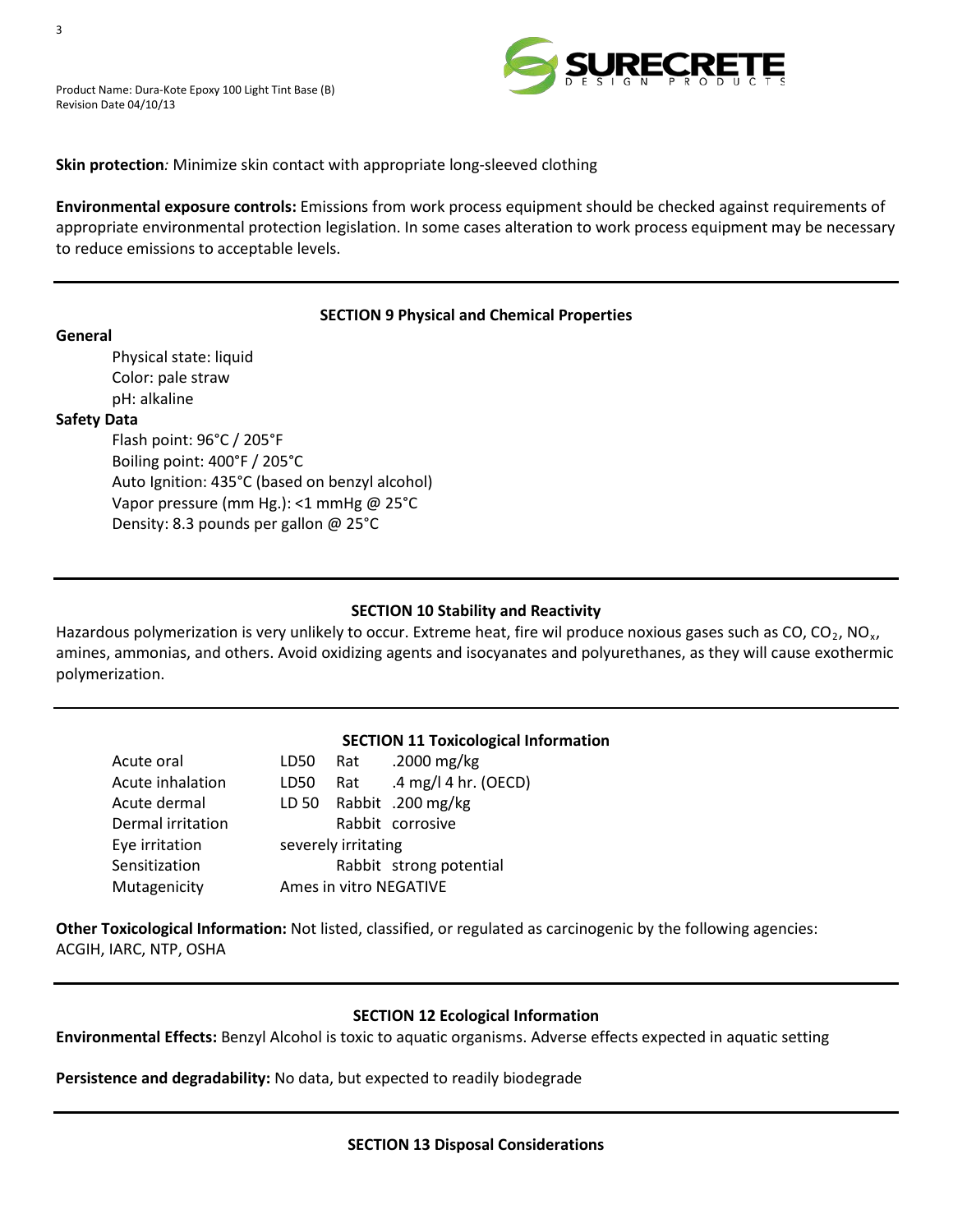

Product Name: Dura-Kote Epoxy 100 Light Tint Base (B) Revision Date 04/10/13

**Methods of disposal:** Waste must be disposed of in accordance with federal, state, and local environmental control regulations. Do not heat empty containers with a torch, as they may contain residue.

| <b>Section 14 Transport Information</b> |        |                      |                    |               |             |                  |
|-----------------------------------------|--------|----------------------|--------------------|---------------|-------------|------------------|
| Regulatory                              | UN     | Proper shipping name | Class <sup>1</sup> | Packing group | Additional  | Marine pollutant |
| <b>Information</b>                      | number |                      |                    |               | information |                  |
| DOT*                                    | 1760   | Corrosive Liquids,   | 8                  | Ш             |             | <b>NA</b>        |
|                                         |        | N.O.S.               |                    |               |             |                  |
|                                         |        | (Isophoronediamine)  |                    |               |             |                  |
| IMO/IMDG                                | 1760   | Corrosive Liquids,   | 8                  | Ш             |             | N <sub>o</sub>   |
| class                                   |        | N.O.S.               |                    |               |             |                  |
|                                         |        | (Isophoronediamine)  |                    |               |             |                  |
| <b>IATA class</b>                       | 1760   | Corrosive Liquids,   | 8                  | Ш             |             | <b>NA</b>        |
|                                         |        | N.O.S.               |                    |               |             |                  |
|                                         |        | (Isophoronediamine)  |                    |               |             |                  |

#### **SECTION 15 Regulatory Information**

#### *<sup>U</sup>***US FEDERAL**

**OSHA Classification:** Hazardous Corrosive

**CERCLA:** No chemicals to report

**SARA 302 Status:** No chemicals to report

**SARA 311/312 Classification:** Immediate (acute) health hazard

**SARA 313:** No toxic chemicals to report

#### *<sup>U</sup>***INTERNATIONAL REGULATIONS**

**AICS:** Listed **Canada:** Listed **European Inventory**: All components are listed or exempted **MITI:** Listed **DSL / NDSL:** Listed **ENCS:** Listed **PICCS**: Listed **Korean, China Inventory List:** Listed

#### **STATE REGULATIONS**

**California Prop.65:** This product contains trace elements known to the State of California to cause cancer, birth defects, or reproductive harm. California law requires the manufacturer to give the above warning in the absence of definitive testing to prove the defined risks do not exist.